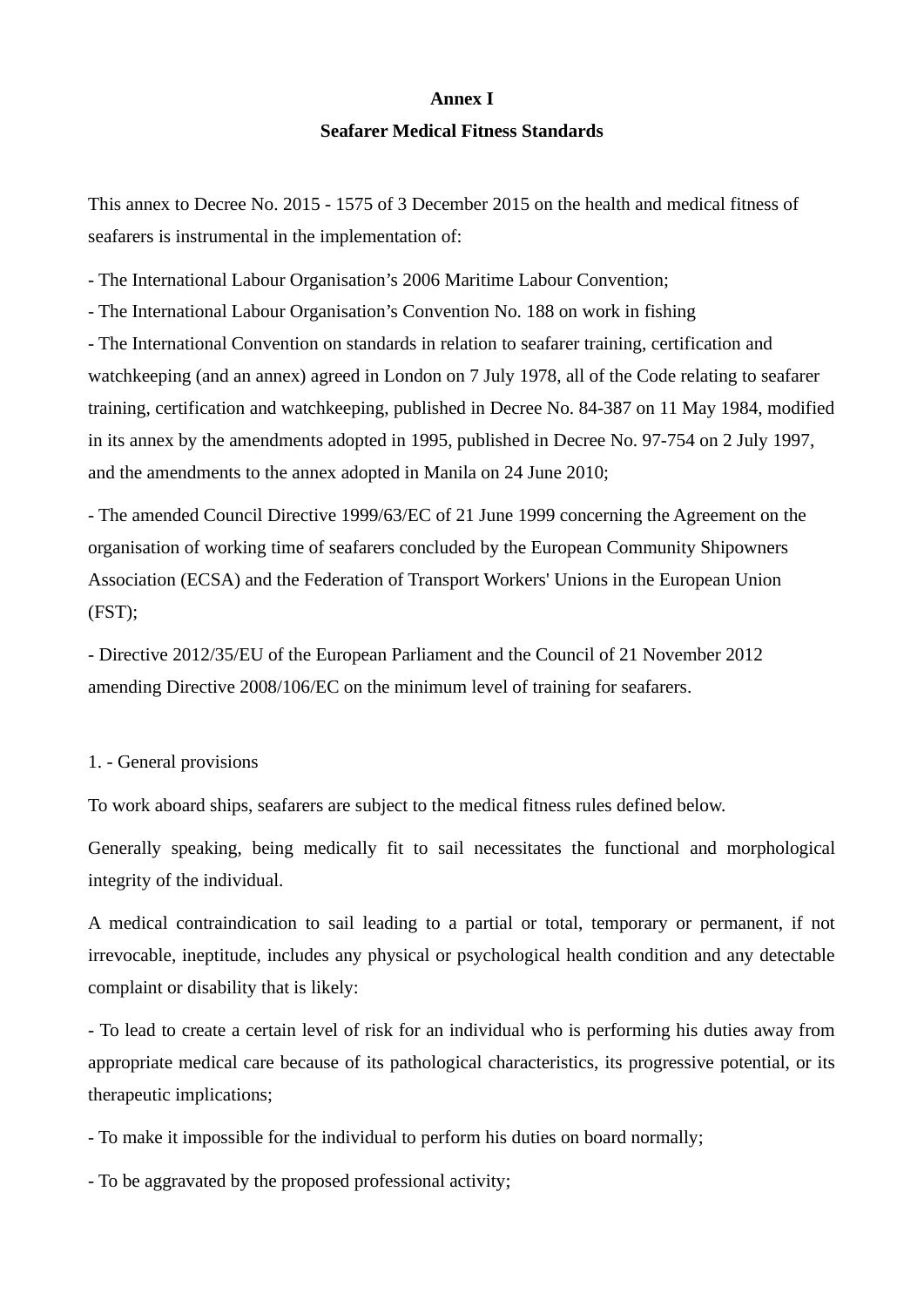- To put other team members or future passengers at risk.

These rules may modified slightly according to the type of sailing proposed or practised and the supposed or performed functions.

# 2. - Somatic state

Decreased statural and ponderal growth, depending on its extent and etiology, may lead to an individual being found to be temporarily or permanently unfit for seafaring duties; the same can be said for delayed puberty.

Physiological strain characterised by a marked weakening of physical or psychological capabilities shall result in an individual being considered unfit for seafaring.

## 3. - Pathologies of the cranio-spinal axis

The following pathologies are incompatible with seafaring when they have functional repercussions:

- Disabling sequelae following fractures and cranial traumas;
- Significant sequelae following a spinal injury;
- Significant scoliosis and cypho-scoliosis, extreme deformations of the spinal axis.

### 4. - Pathologies of the limbs and girdles

Generally speaking, the following pathologies are not compatible with seafaring:

For the upper limbs, complaints and injuries which result in a significant alteration to the gripping capabilities of either hand, particularly in relation to the tripod pinch and the thumb and forefinger pinch, as well as stiffness or ankylosis of the elbow or shoulder when in an awkward position;

When these complaints occur during a person's employment, consideration is given to the possibility of functional compensation, the socio-professional impact of the disability, the duties performed on board and the type of seafaring carried out, with each decision being made on a case by case basis.

For the lower limbs, amputations and, more generally, complaints and injuries which result in significant difficulties standing still or walking;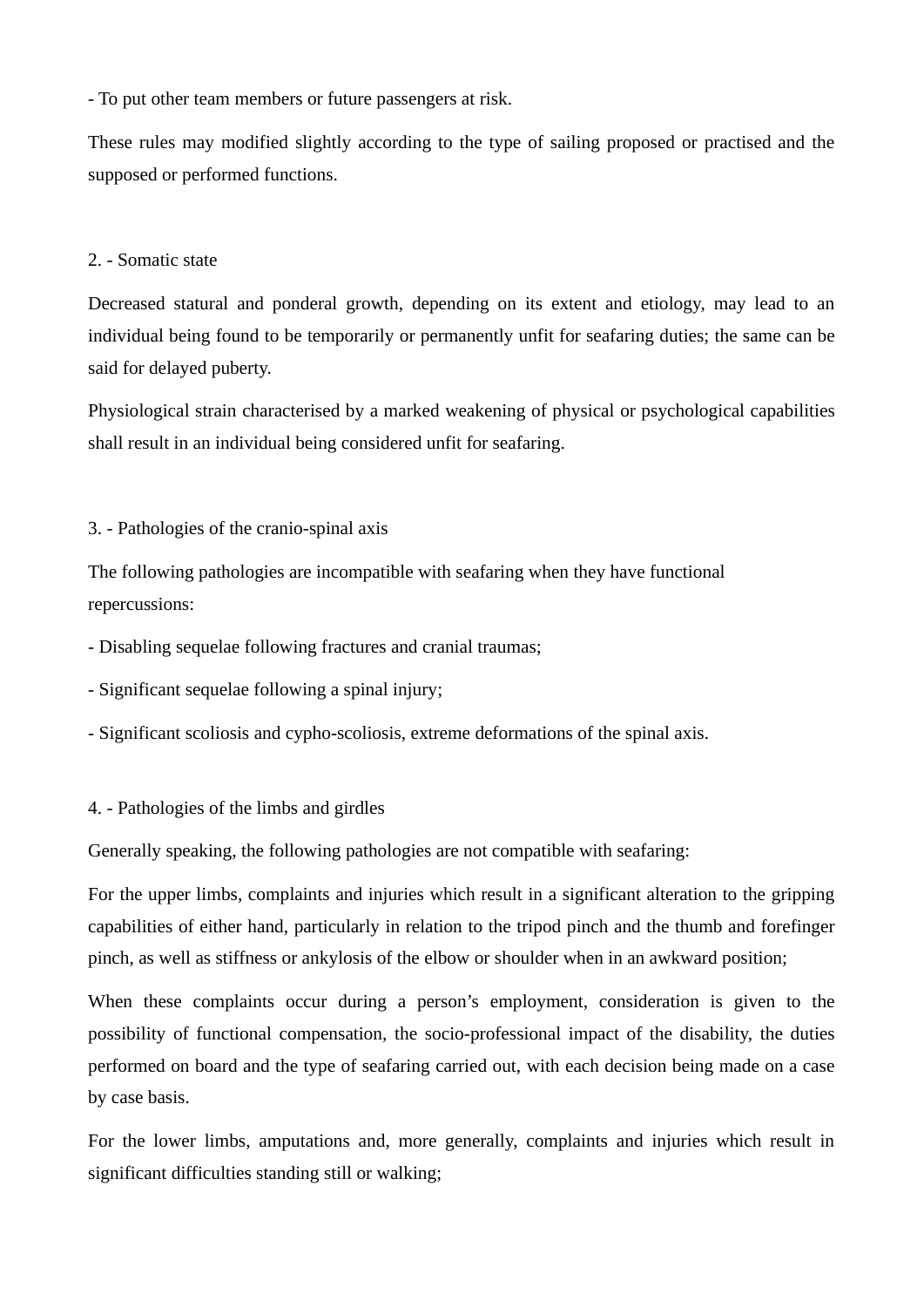However, for those who are already employed, an amputation below the upper third of the leg may be deemed compatible with seafaring if the prosthesis is acceptable and the knee is not stiff or unstable ;

In principle, hip and knee replacements are not compatible with seafaring. However, for those who are already employed, some prostheses with a satisfactory functional result may be tolerated, depending on the duties performed on board and the type of seafaring carried out.

#### 5. - Infectious diseases

Any person suffering from a contagious disease is considered temporarily unfit for seafaring. When such a disease abates, seafaring cannot be resumed until the end of the expulsion period and after the production of a medical certificate attesting to the person's recovery and non-contagiousness.

In the case of a contagious disease, screening and prophylactic measures may be put in place for those who have been in contact with the infected individual.

An isolated positive HIV antibody test result does not in itself constitute being unfit for seafaring.

### 6. - Vaccinations

Seafarers and seafaring candidates must be up to date with mandatory vaccinations in accordance with the French Public Health Code, and for international travel those defined by International Health Regulations.

Other vaccinations may be offered to seafarers depending on the type of seafaring in question.

### 7. - Neoplastic diseases

In principle, neoplastic diseases result in a person being considered unfit for seafaring.

However, persons who have been treated or are receiving treatment for such a disease may be authorised to work depending on the nature of the disease, any existing injuries and their likely course, the type of seafaring envisaged, the duties performed on board and the psychological impact of a refusal.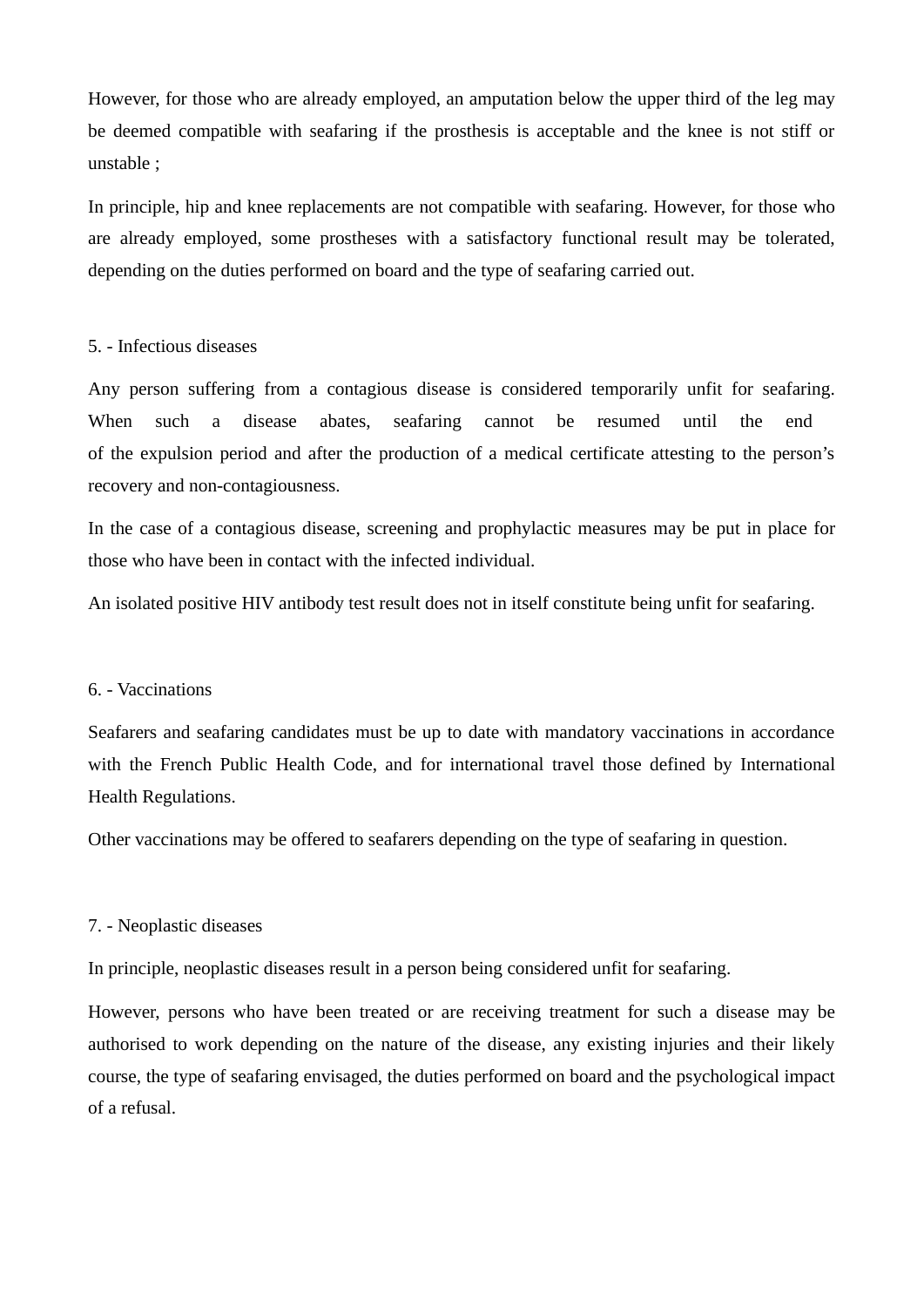8. - Blood disorders and diseases of the hematopoietic organs

Generally speaking, the following pathologies are not compatible with seafaring:

- Malignant hemopathies;

- Hemophilia and hemophilia syndromes;

- Congenital or acquired hemolytic anemia;

- Purpura depending on its type and form;

- Major polyglobulia;

- Biermer's anemia.

However, the following pathologies may be deemed compatible with seafaring:

- Effectively treated Hodgkin's disease;

- Biermer's anemia when neurological symptoms are not present and it is well controlled by treatment;

- Minor forms of thalassemia.

#### 9. - Poisoning

Poisoning from industrial substances may, depending on its nature, degree, intensity and the location of the manifestation, lead to a person being considered temporarily or permanently unfit for seafaring. Each case is subject to a specialised assessment before any decision is made.

#### 10. - Endocrine system diseases

In principle, endocrine system diseases lead to a person being considered temporarily or permanently unfit for seafaring.

However, following a specialised assessment of each case, certain forms of slight dysendocrinia may be deemed compatible with seafaring depending on the etiology, functional impact and therapeutic implications.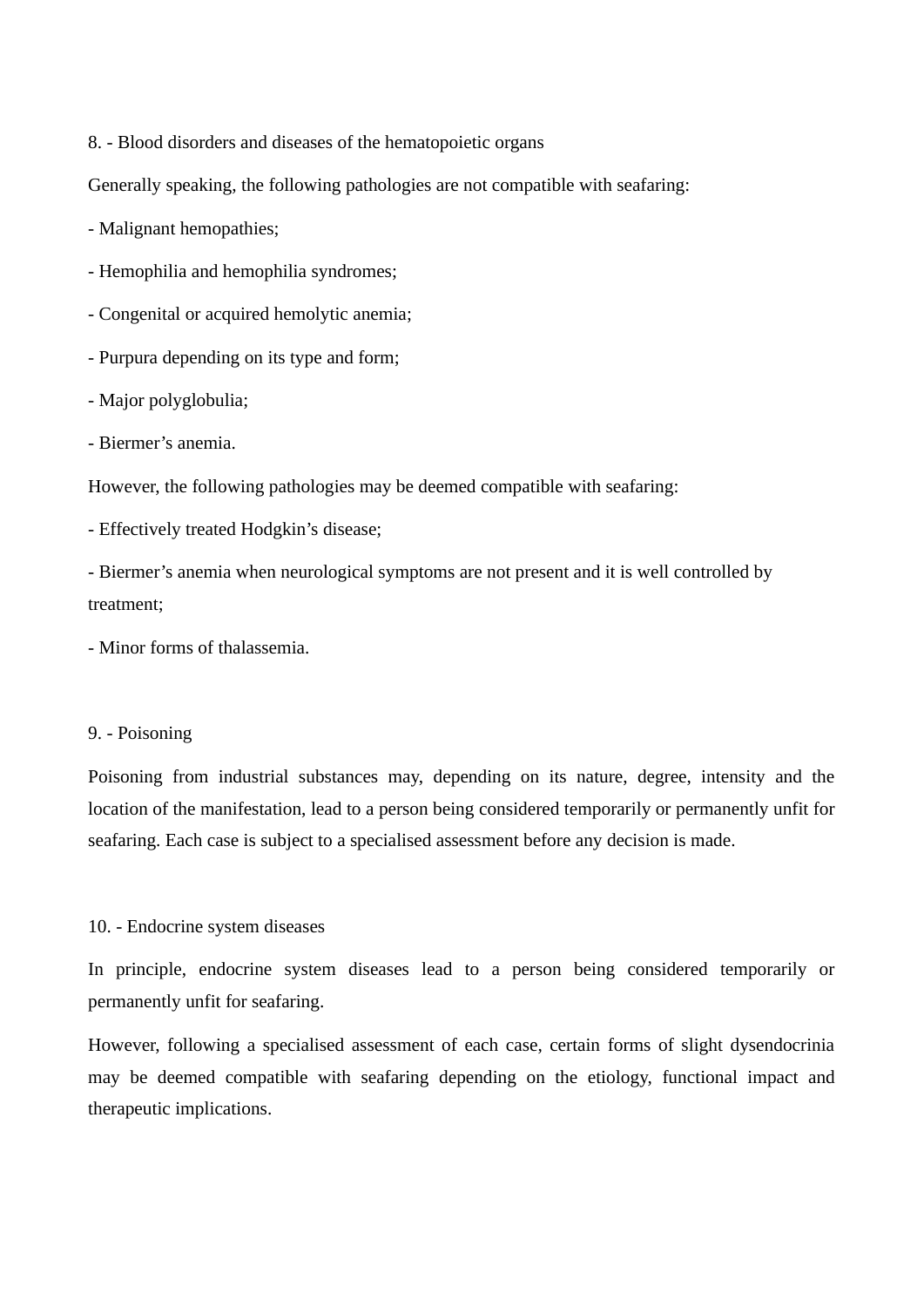#### 11. - Metabolic diseases

11.1. Diabetes – Insulin using:

Subjects with uncomplicated insulin-dependent diabetes, properly balanced with diet and drug treatment, and who have a good understanding of the disease, are subject to a specific decision. This takes into account the nature of the treatment, results of lab exams, navigation practised and functions performed on-board. These cases are examined by the Maritime Medical College upon entering the profession.

An insulin-dependent or insulin-requiring patient can only exercise the functions of a general service agent or non-marine seafarer on ships practising second-category navigation at a maximum.

Insulin-dependent or insulin-requiring diabetes is not compatible with navigation and watchkeeping functions.

The duration of the medical fitness cannot exceed one year.

11.2. Diabetes - non Insulin treated:

Subjects with non-insulin-dependent, uncomplicated diabetes, properly treated with diet alone or associated with oral treatment, and having a good understanding of the treatment, are subject to a specific decision which takes into account the nature of treatment, results of lab exams, navigation practised and functions performed on-board. These cases are examined by the Maritime Medical College upon entering the profession.

Unbalanced, complicated or progressive diabetes results in temporary or permanent inability to navigate. Non-insulin-dependent diabetes is not compatible with long-term navigation.

11.3. Others Metabolic diseases :

Significant lipid or uric acid metabolism disorders, even in the absence of an obvious clinical manifestation, may result in a person being considered temporarily or permanently unfit for seafaring depending on the therapeutic and nutritional constraints. Hyperuricemia complicated by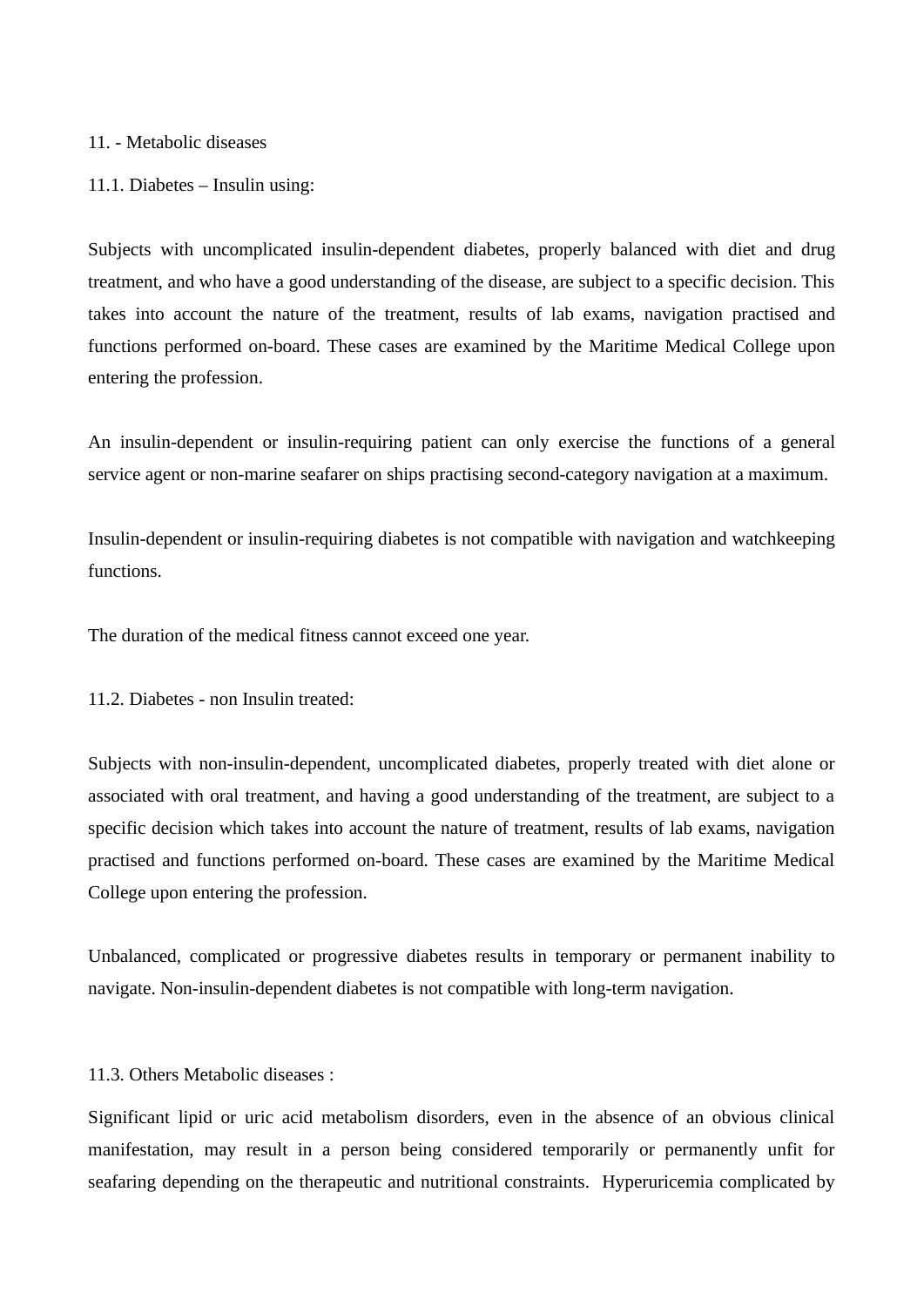gouty arthritis or renal failure is not compatible with seafaring.

Morbid obesity may be deemed incompatible with seafaring either because of its complications, the need for strict treatment or a person's inability to perform the necessary duties in the event an emergency. Unfitness is temporary or permanent and every decision is made on a case by case basis.

12. - Cardiovascular diseases

Generally speaking, congenital heart defects are not compatible with seafaring duties, particularly:

- Cyanotic heart defects, including Ebstein's disease, even if operated on;

- Investigated and confirmed aortic narrowing;

- Unoperated coarctation of the aorta;

- Complex congenital heart disease;
- Pulmonary artery hypertension;
- Large left-right shunts;

- Pulmonary stenosis with a gradient greater than 40 mm; only small type 1 shunts and pulmonary narrowing with a low or moderate gradient are compatible with seafaring.

However, persons suffering from an operated acyanotic heart defect may be authorised to sail following a specialised assessment of sequelae.

Hemodynamically significant valvular heart diseases and prosthetic valves subject to anticoagulation treatments are not compatible with seafaring. Only mitral valve prolapses without breathing problems or heart rhythm disorders (isolated click) are compatible with seafaring.

However, persons with the following pathologies may be authorised to sail following a specialised assessment :

- Bioprostheses, without anticoagulant or functional problems;

- Certain well-tolerated valvular heart diseases, including prolapses with mitral valve regurgitation.

Heart failure is not compatible with seafaring.

Cardiomyopathy is not compatible with seafaring:

Chronic constrictive pericarditis and effusive peridcarditis are not compatible with seafaring.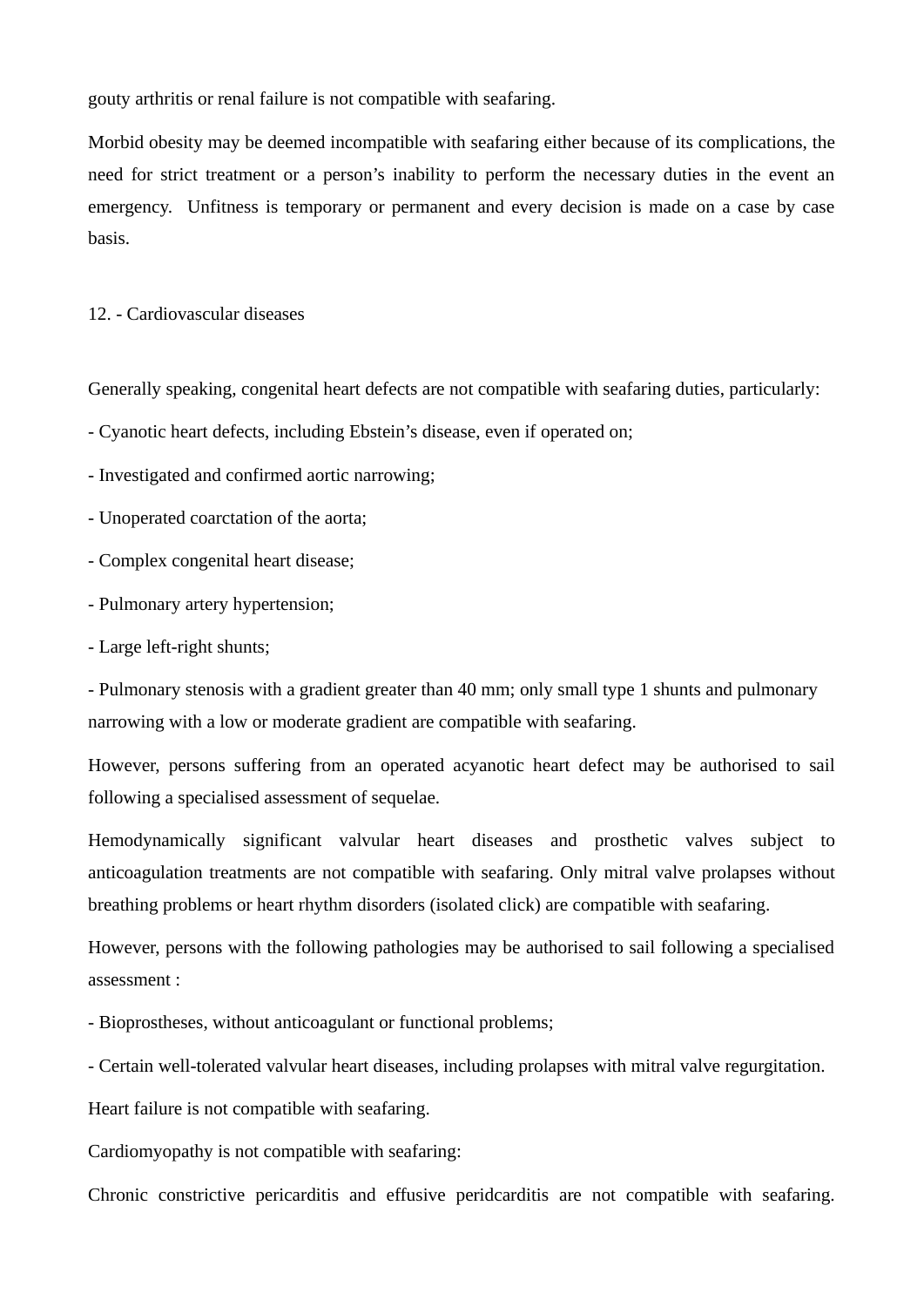However, operated constrictive pericarditis may be compatible with seafaring, subject to a specialised assessment of sequelae.

However, antecedent acute pericarditis that is cured without sequelae is compatible with seafaring.

Among the ischemic heart diseases that are not compatible with seafaring are all forms of angina, symptomatic coronary insufficiency and sequelae of myocardial infarction.

However, persons with a healed infarction or having had a threatening syndrome may be authorised to sail following a specialised assessment of sequelae if there is no residual angina, no cardiac insufficiency, no heart rhythm disorder and following favourable results from paraclinical tests, including a stress test and the measurement of the ejection fraction of the left ventricle.

The same applies to persons who have a undergone revascularisation procedure or a coronary angioplasty.

Seemingly isolated heart rhythm disorders are subject to an accurate and precise assessment to eliminate an underlying heart disease.

The following are not compatible with seafaring:

- Sustained ventricular tachycardia;

- Poorly tolerated paroxysmal tachycardia;

- Permanent fibrillation and flutters;

- A complete, high degree or Mobitz 2 second degree atrioventricular block;

However, following a specialised assessment, persons with the following may be authorised to sail:

- Extrastyoles, whatever the origin;

- A pre-excitation syndrome;

- Other heart rhythm disorders and sinoatrial and atrioventricular conduction problems;

- An automatic defibrillator.

This assessment will take into account the type of duties performed and the seafaring in question.

Uncontrolled permanent or paroxysmal atrial hypertension is not compatible with seafaring.

The following disorders of the aorta and peripheral vessels are not compatible with seafaring:

- Aortic and peripheral aneurysms;

- Advanced arterial disease;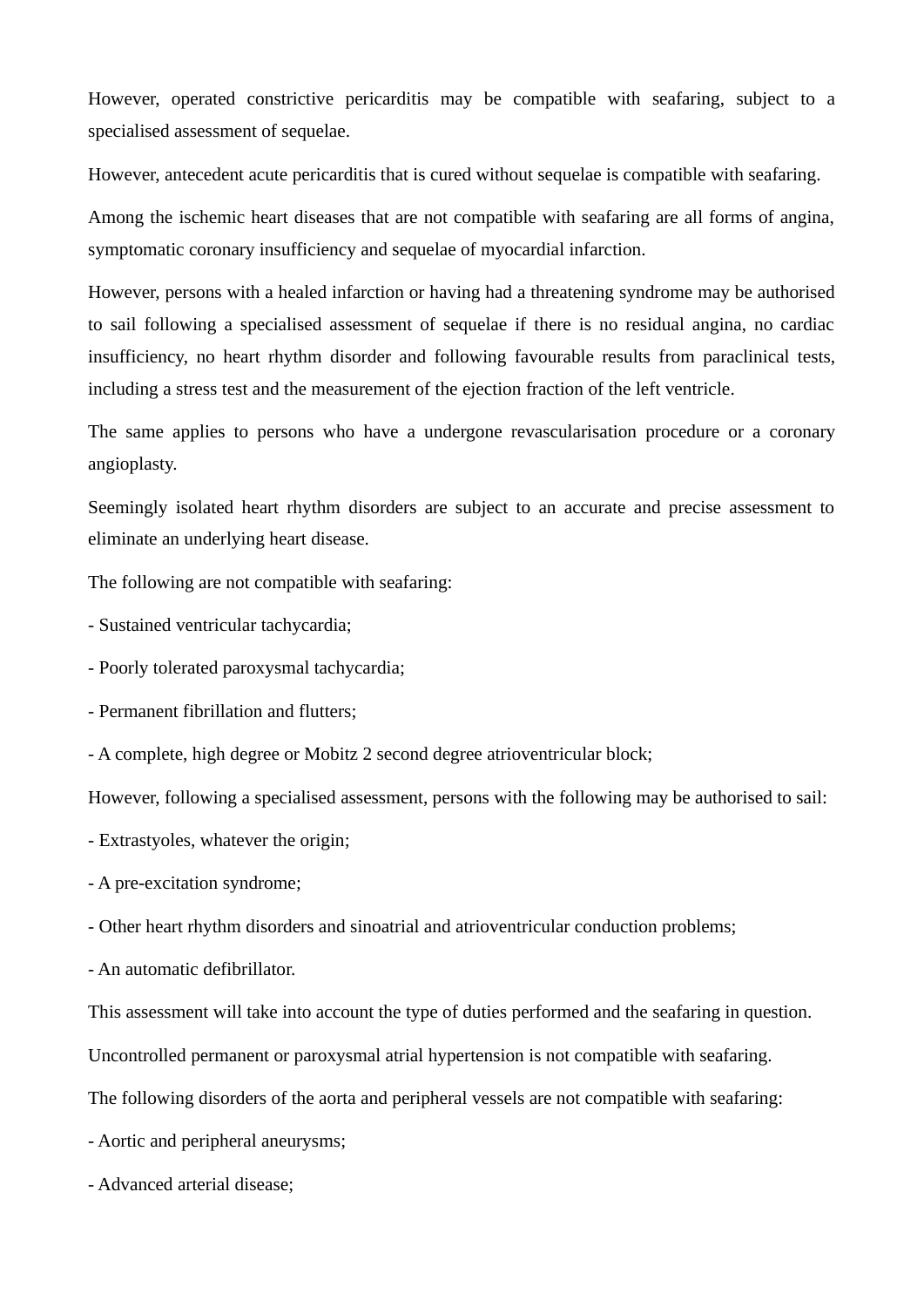- Severe manifestations of postthrombotic syndrome;

- Extensive or voluminous varicose veins or those accompanied by trophic disorders.

However, following a specialised assessment, persons with stage II arterial diseases and arterial diseases that have been operated on with good functional results may be authorised to sail.

Among the different types of cardiovascular therapeutics, any anticoagulation treatment is, in principle, not compatible with sailing. However, in exceptional cases and in the absence of remoteness, heavy work and traumatic risk, some individuals may be authorised to sail.

#### 13. - Pleural, pulmonary and bronchial diseases

Pleural, pulmonary and bronchial disorders which, when accompanied with acute or chronic respiratory or ventilatory failure, with constant dyspnea or repeated paroxysms, which prevent a person from exerting themselves physically or performing their duties normally, are not compatible with seafaring. Decisions are made on a case by case basis following a specialised functional assessment.

#### 14. - Allergy and immunity diseases

Whether persons with allergy or immunity diseases are considered unfit for seafaring, and whether this is temporary or permanent, partial or total, is decided on a case by case basis depending on the physical or functional impact that these diseases may have on the various equipment and their etiology.

#### 15. - Digestive system diseases

Generally speaking, any disease of the digestive system or its appendages which, because of its pathological characteristics, likely course and potential complications, may pose a degree of risk to an individual who finds themselves professionally beyond the reach of emergency medical services, leads to a person being considered unfit for seafaring.

In particular, the following are not compatible with seafaring:

- Peptic ulcer esophagitis or esophageal stenosis;
- Gastroduodenal ulcers and their complications;
- Repeated outbreaks of ulcerative colitis;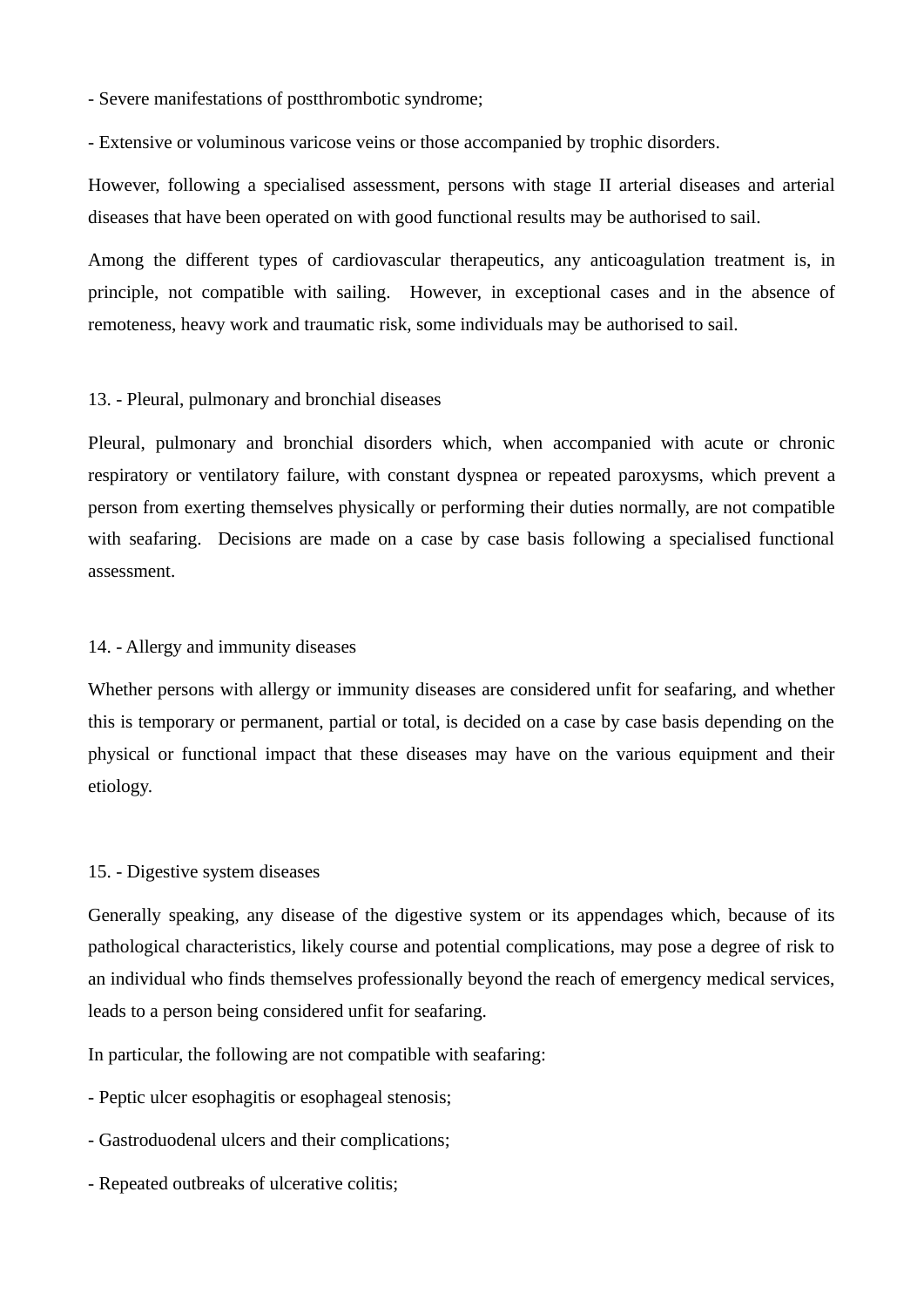- Chron's disease;

- Cirrhosis of the liver;
- Portal hypertension; oesophageal varices;
- Hemochromatosis affecting the liver, heart or endocrine glands;
- Cholecystitis;
- Chronic pancreatitis.

However, persons with a gastroduodenal ulcer that has been treated medically or surgically with a favourable result confirmed by fibroscopy may be authorised to resume or take up seafaring activities.

Similarly, persons who are in remission from asymptomatic or chronic pancreatitis may be authorised to continue seafaring activities.

## 16. - Hernias, eventrations

Hernias and eventrations are not compatible with seafaring: After the radical cure and the satisfactory reconstruction of the abdominal wall, seafaring may be authorised depending on the results obtained.

# 17. - Diseases of the genitourinary tract

Generally speaking, the following pathologies are not compatible with seafaring:

- Chronic nephropathy;

- Nephrocalcinosis;
- Polycystic kidney disease;
- Chronic ureteropelvic junction obstruction;
- Hydronephrosis;
- Permanent proteinuria;

- Prostatic adenoma affecting the upper tract or having already been complicated by an obstructive episode;

- Enuresis.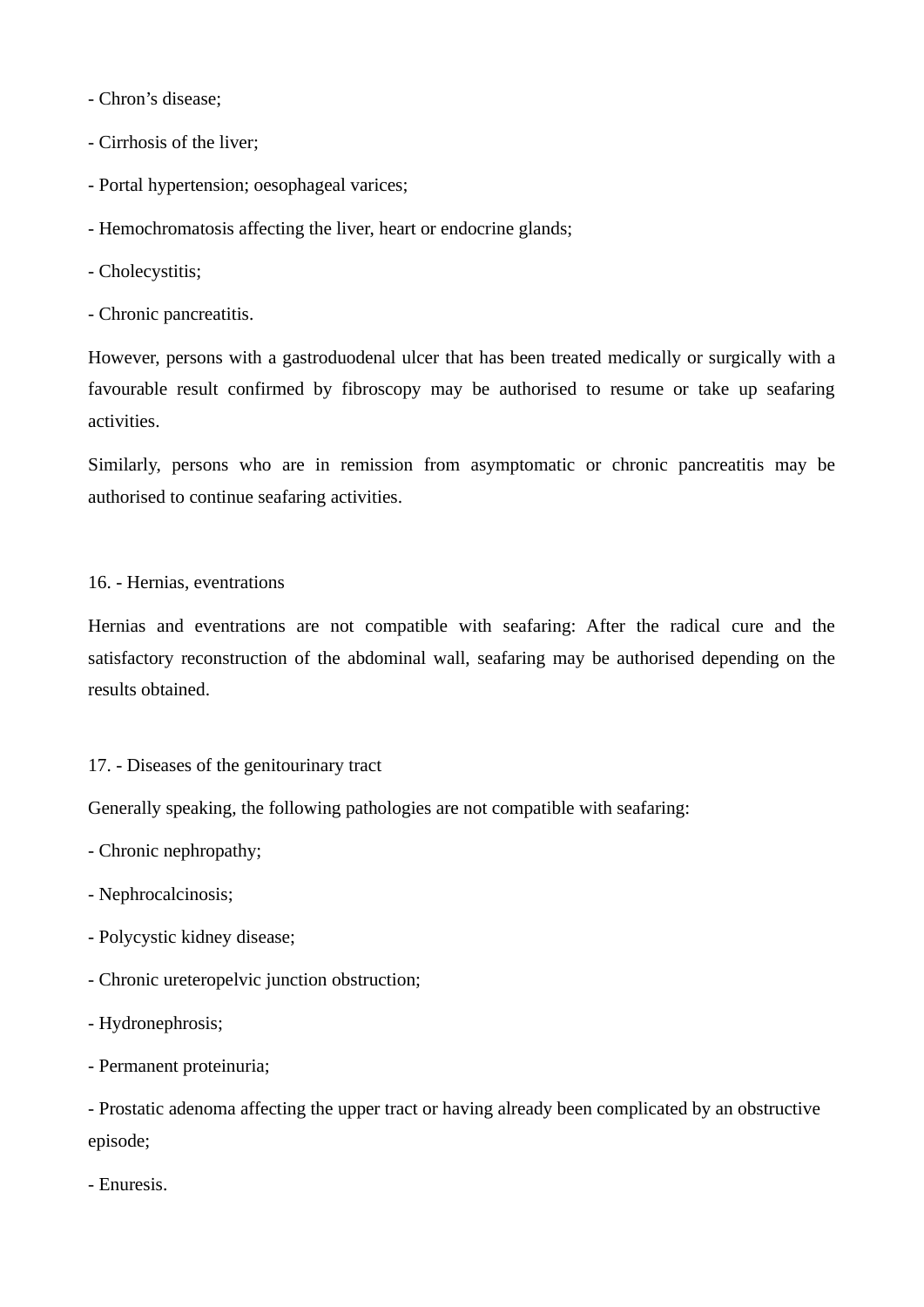However, the following pathologies may be deemed compatible with seafaring:

- Intermittent, transient or orthostatic proteinuria; unilateral nephrectomy with normal renal function;

- When already working, certain non-transient proteinuria when anatomical injuries remain discreet and when the prognosis is good; the same applies to discreet hydronephrosis when there is no infection or thinning of the renal cortex; this is also the same for isolated and asymptomatic renal obstructions and isolated microscopic hematuria when the etiologic assessment is negative.

#### 18. Obstetric gynaecology

Any gynaecological condition which may, because of its characteristics, likely course or therapeutic requirements, may may pose a degree of risk to an individual who is likely to find themselves professionally out of reach of appropriate medical care is not compatible with seafaring.

Pregnancy is subject to a specialised assessment which takes into account prohibited work in the sense of work regulations, working and living conditions on board, the remoteness imposed by the type of seafaring, professional exposure to infectious, chemical and physical agents, including substances that are mutagenic or toxic for reproduction, and organisational factors, particularly night work.

Pregnant women and mothers during the six months following childbirth and as long as they are breastfeeding shall benefit from additional medical support. Pathological pregnancies are not compatible with seafaring.

#### 19. - Neurological disorders

The following are not compatible with seafaring:

- Brain disorders and injuries, meningitis and spinal chord injuries, regardless of the etiology; only acute conditions cured without sequelae are compatible with seafaring.

- Paresis and peripheral paralysis that could compromise static positions or coordinated gripping with the upper limbs or even walking. The same applies to neuro-muscular disorders affecting the same or other vital functions:

- Paralysis of cranial nerves; however, an isolated and slight impairment of facial or spinal nerves may be deemed compatible with seafaring;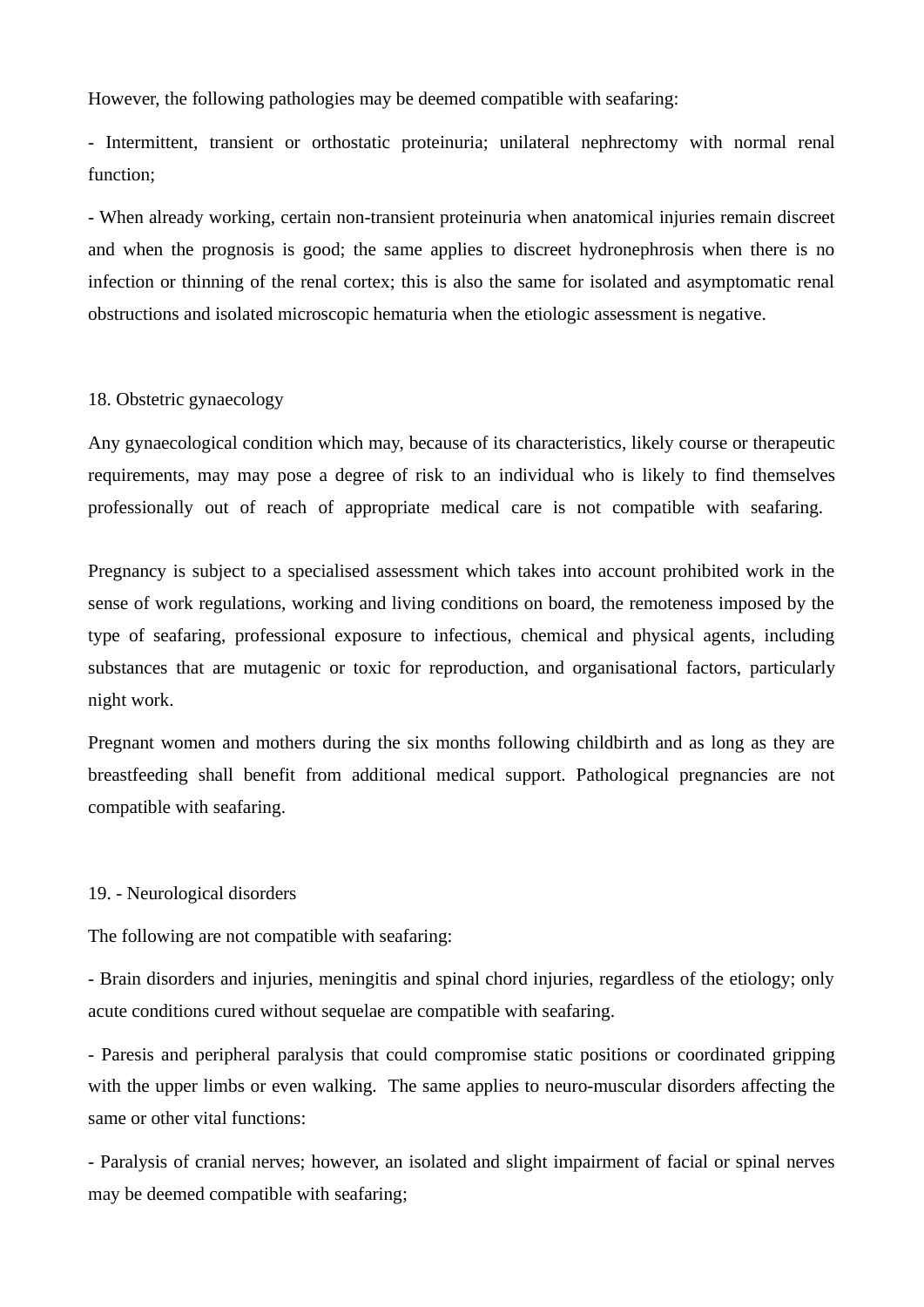- Disorders and injuries likely to lead to repeated losses of consciousness, the occurrence of which cannot be totally avoided, in all circumstances, regardless of the etiology. However, when the person's career is under way, these same conditions when recognised clinically but in the absence of an exact diagnosis, particularly in the case of a verified absence of a precise EEG test, shall be subject to a specialised assessment comprising an observation period of at least six months: following this clinical and paraclinical assessment, a decision shall be made on a case by case basis, taking into account the type of seafaring in question and the duties performed on board; confirmed absences, which are in principle incompatible with seafaring, should be considered on a case by case basis;

- Generalised epileptic syndromes;

- Muteness;

- Marked stuttering will prevent candidates applying for roles involving the oral transmission of orders or information to other crew members or passengers.

20. - Psychiatric and behavioural disorders, addictions

I. - Certain psychiatric and behavioural disorders are not compatible with seafaring, particularly:

- Dementia;

- Schizophrenia, delusional disorders, psychotic disorders;

- Manic-depression and other mood affective disorders;

- Neurotic disorders including anxiety, phobic anxiety disorder, obsessive compulsive disorder, post-traumatic stress disorder and dissociative disorder;

- Personality disorders;

- Pervasive developmental disorders, mental disabilities;

- Psychiatric and behavioural disorders related to the use of psychoactive substances.

When these same psychiatric disorders are recognised during the course of a person's professional life they shall be subject to an expert assessment which takes into account, in particular, the living and working conditions on board, the environmental adaptation, the type of seafaring in question and the potential therapeutic implications. The seafarers' doctor must obtain all relevant information. Following this assessment, the person's fitness for seafaring may be revised.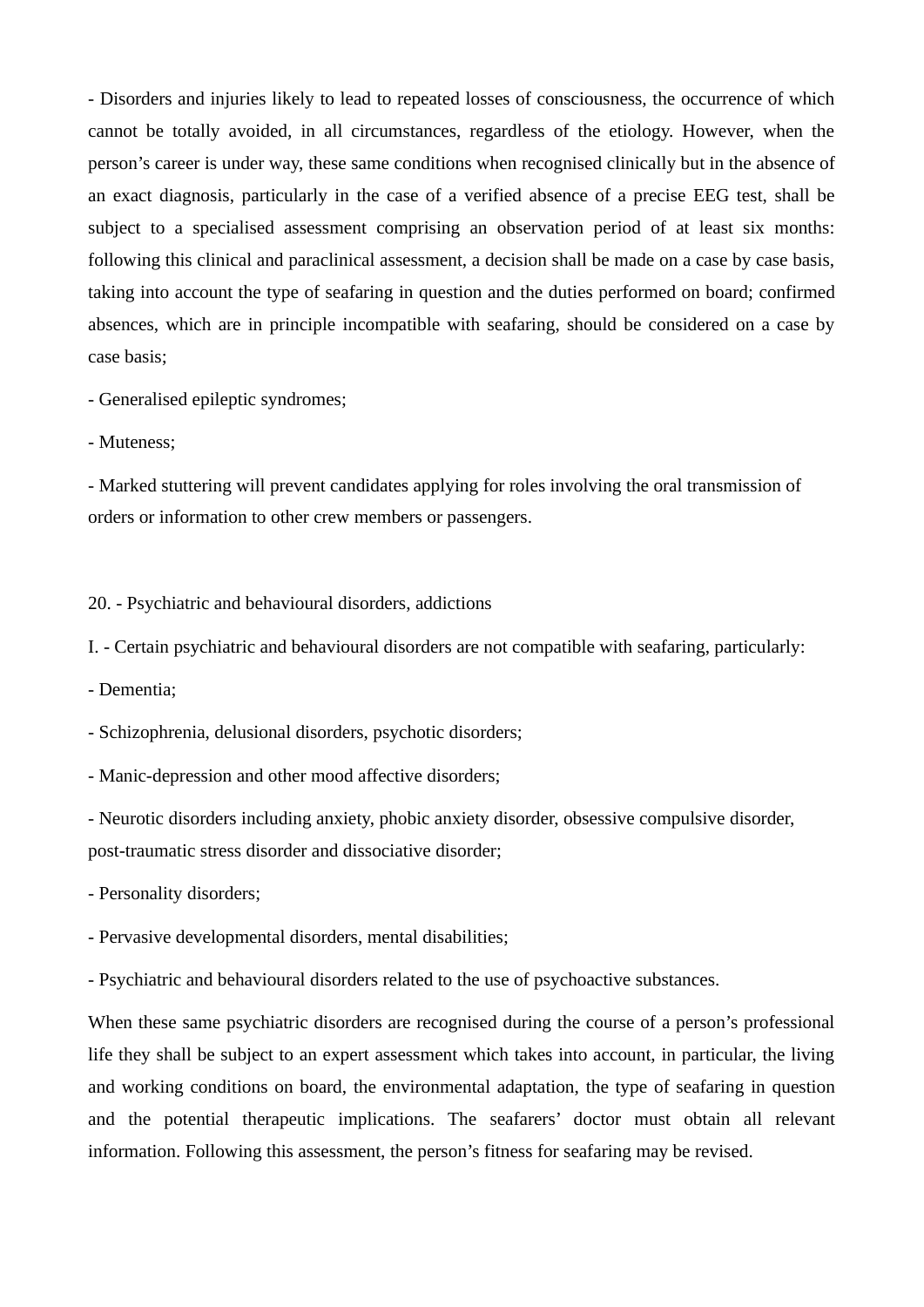II. - A biological study of psychoactive substances is carried out:

- For seafarers during their initial visit;

- For all seafarers offered positions on board requiring a permanent high level of vigilance and in particular the following safety and security positions:

- Ship command and navigational positions;
- Security and safety staff;

- When the medical examination reveals certain information that could suggest the consumption of psychoactive substances;

- When seafarers are involved in an incident on board that could suggest the consumption of psychoactive substances and which gives rise to a detailed report prepared by the captain for the attention of the seafarers' doctor.

A positive test is likely to call into question the person's fitness for seafaring and their ability to fulfil a security or safety position on board.

Addiction to a psychoactive substance, including alcohol, and its implications in terms of vigilance and behavioural control are not compatible with seafaring.

III – Sleep disorders :

Sleep disorders causing excessive daytime drowsiness and impairment of vigilance can question the fitness at sea and the capability to resume a safety or security work station.

Excessive drowsiness whose origin is behavioural, organic, psychiatric or iatrogenic, is not compatible with seafaring.

Moderate or severe obstructive sleep apnoea syndrome is not compatible with seafaring.

Insomnia whose origin is behavioural, organic, psychiatric or iatrogenic, causing an excessive sleepiness, is not compatible with seafaring.

Each case shall be subject to a specialised assessment taking into account working conditions and the type of seafaring.

Resumption of work can be authorised one month after the start of the treatment upon the opinion of the doctor responsible for treating the drowsiness. He/she will decide on the exams needed,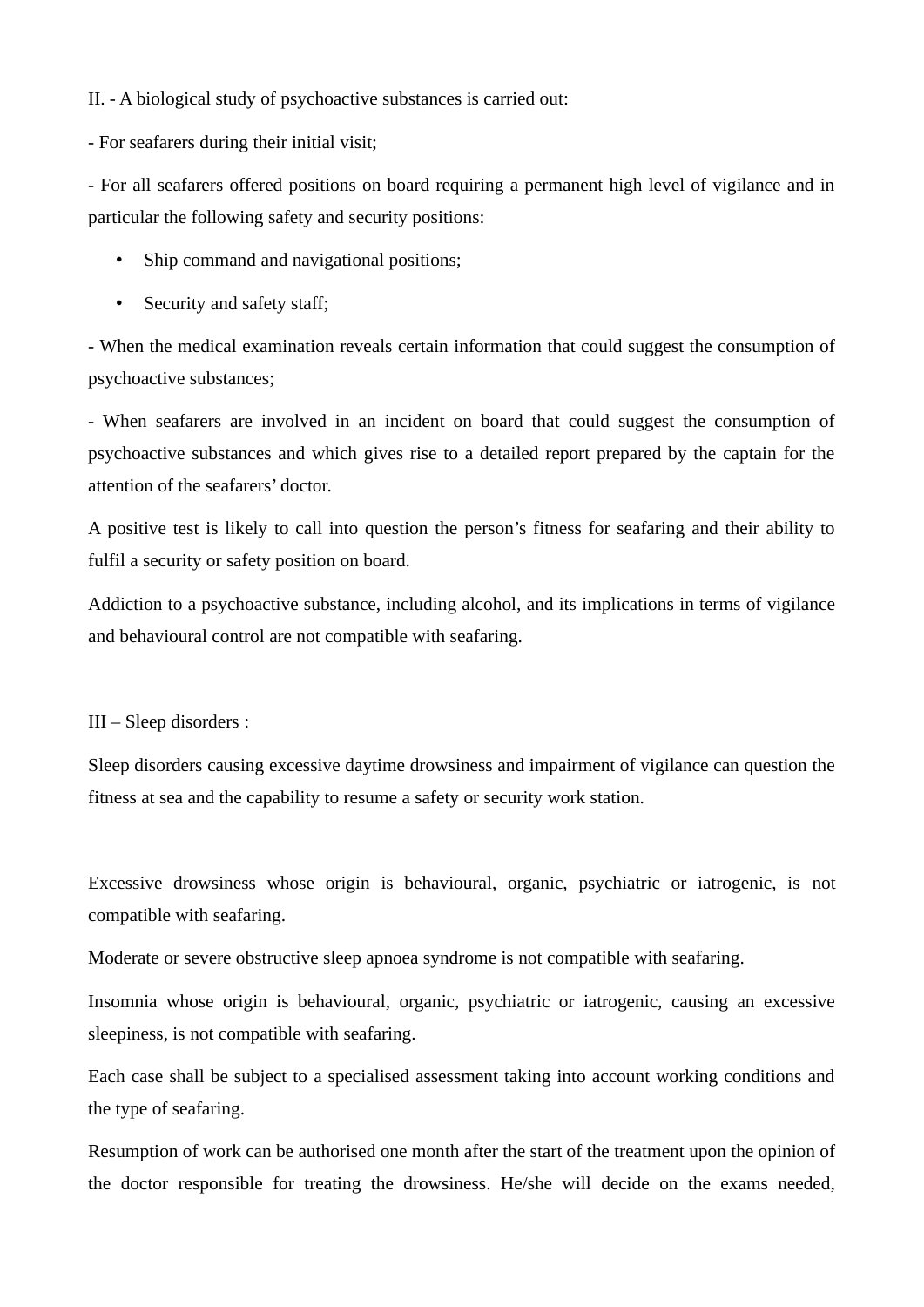including performance in a wakefulness test to confirm return to normal vigilance.

If the sleepiness is persistent under treatment, then the seafarer is unfit for work at sea.

When the treatment is started, the validity of the medical fitness certificate cannot exceed one year.

### 21. Medical treatment

Medical treatments are compatible with professional seafaring subject to the risks associated with their use.

The decision of fitness shall take into account:

- The potential negative side effects of drugs, particularly on vigilance, eyesight and the physical ability to perform the work safely;
- Possible serious complications related to their use and their potential to jeopardize the health of seafarers;
- The potential consequences of a sudden withdrawal from the drug;
- The specific monitoring required by the use of certain drugs that cannot be provided on board.

### 22. - Skin diseases

Chronic skin conditions resulting in a significant functional impairment are not compatible with seafaring.

# 23. - Teeth

Fitness for seafaring is dependent on finding a masticatory coefficient equal to or greater than 40% with a minimum of six pairs of healthy or treated antagonists, including two pairs of molars or premolars and two pairs of canines or incisors.

Teeth that have been treated or replaced by a denture and that are in a good condition and allow normal masticatory function are considered to meet the required conditions.

Prior to boarding, carious teeth must be filled or extracted. Wisdom teeth that have been problematic must be extracted.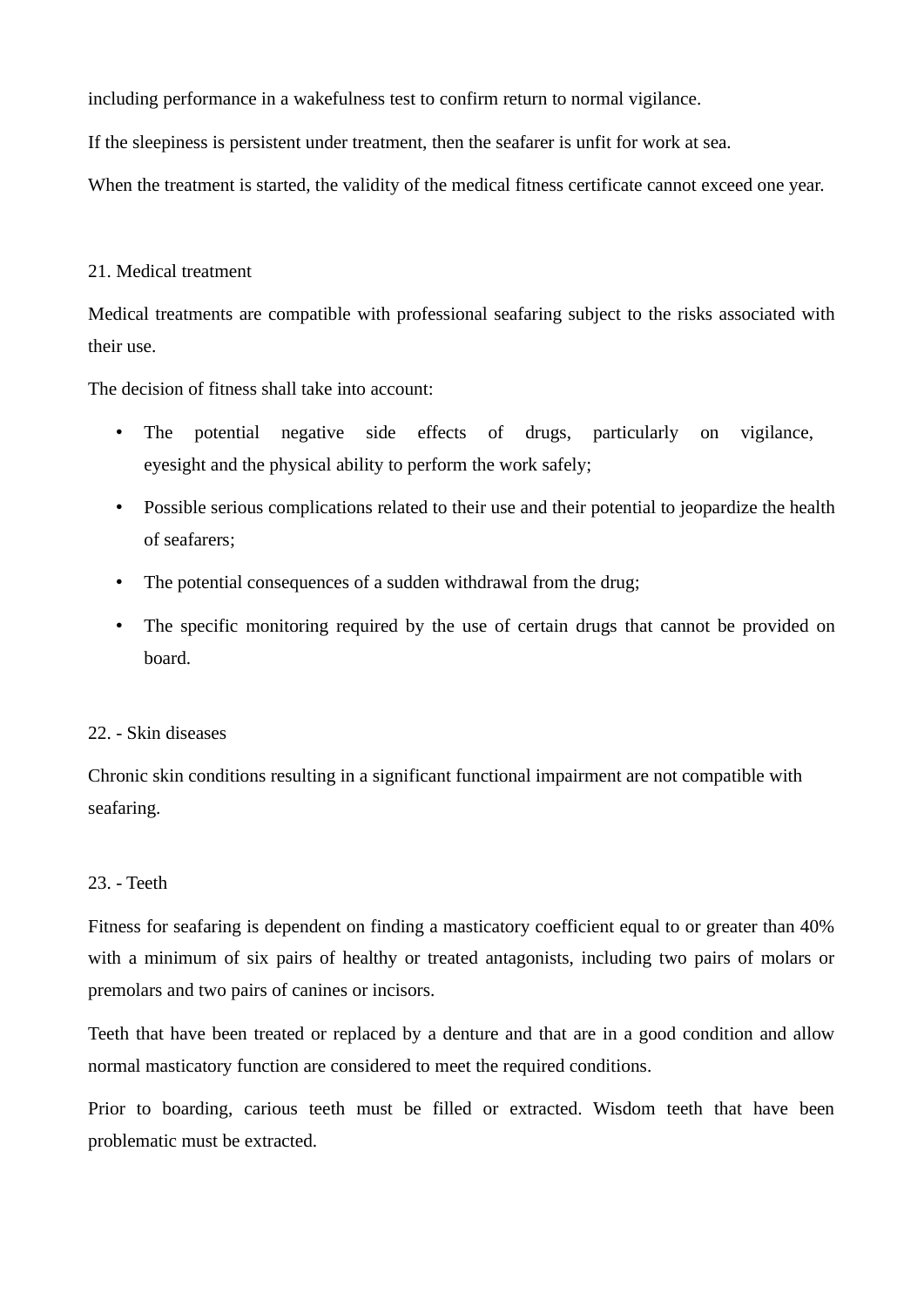# 24. - Eye wear, vision

Medical fitness for seafaring is subject to the visual acuity and chromatic perception conditions defined in paragraph 26.

Generally speaking, the following pathologies are incompatible with seafaring, whether temporarily or permanently: Acute or chronic diseases of or injuries to the eye or its adnexa having or likely to have an impact on the functional value of the equipment or which would impose therapeutic constraints that would be impossible to manage in normal seafaring conditions.

Upon entering the seafaring profession:

- Candidates who meet the required visual acuity conditions by using a corrective lens but do not, with this correction, have visual activity of 10/10 in each eye shall be subject to a specialised assessment in order to determine the nature of the ametropia in question, its etiology and the prognosis;
- Monophthalmic individuals or those with a similar functional amblyopia may only perform the functions of doctor, general services officer, seaweed collector, shellfish farmer and sailor on small fishing boats, as long as the remaining or dominant eye presents a visual acuity without correction of at least 5/10 and a normal visual field. They cannot participate in watchkeeping or perform navigational functions.

When currently working and after a review of their case by the Maritime Medical College:

- Seafarers who become monophthalmic may be authorised to continue seafaring after an adaptation period of six months and following the favourable opinion of the specialist, as long at the remaining eye presents a visual acuity without correction of at least 5/10 without visual field impairment, with however the following restrictions; they cannot participate in watchkeeping, claim certification or carry out navigational functions;
- Seafarers who become monophthalmic are not authorised to continue seafaring unless they have received a prosthesis and have experienced a good functional result: the decision as to their fitness is then made on a case specific basis after a specialised assessment of their vision and in the absence of major problems with their visual field.

In all cases, a significant strabismus and severe abnormalities in the visual field result in a person being deemed unfit to perform navigational and gangway watchkeeping functions.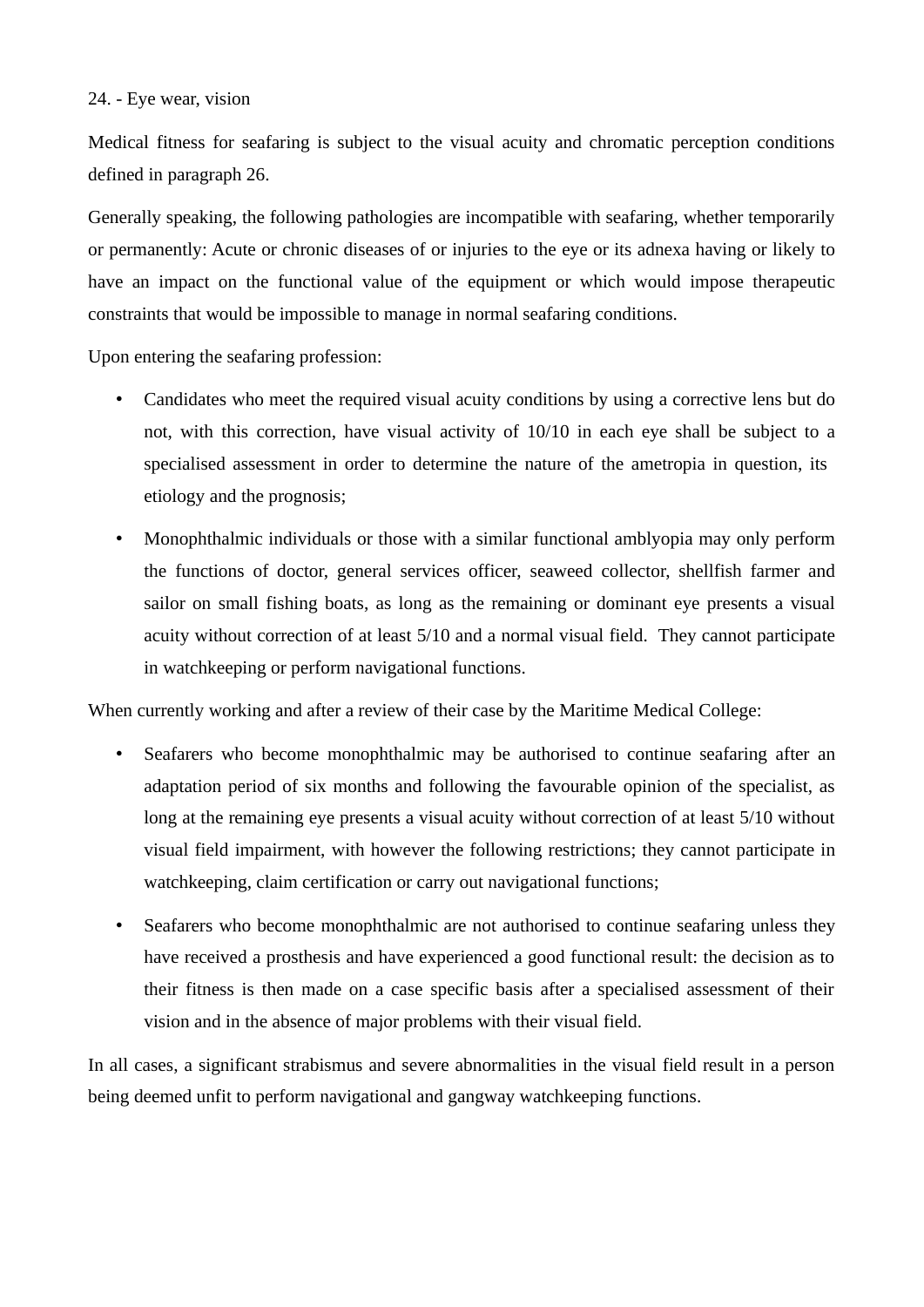# Myopia surgery:

Resumption of navigation is accepted after refractive surgery, provided that the surgery is more than three months past and an eye examination shows no post-surgical complications. At the end of this three-month period, a specialist opinion is required. This advice must include the technique used, acuity obtained, healing and good recovery of visual function.

Attention of those concerned is drawn to the three-month period during which they will, at a minimum, be declared temporarily unfit for standard I. This is particularly related to candidates for piloting, lookout and watchkeeping duties who, on their own initiative, have surgery to correct a visual impairment in order to meet the standards.

# Presbyopia surgery:

- for presbyopia intervention, known as tilting for those who are myopic, the resumption of ship management, watchkeeping and command duties are possible, subject to wearing corrective glasses during performance of these functions;
- for presbyopia procedures with implant placement, specialist advice is required some time after the procedure. Frequent glare phenomena after this type of intervention can lead to an inability to perform the duties of watchkeeping and command of the ship, as long as they persist.

# 25. - Otorhinolaryngology

Medical fitness for seafaring is subject to the auditory acuity conditions defined in paragraph 26.

# (1) Methods and frequency of examination of the hearing

A pure tone audiometry examination will be performed upon entry into the profession and then at a frequency of at least five years. This periodicity will be reduced to two years if the seafarer is exposed to noise during its duties. All examinations are performed without hearing aids

# (2) Substandard hearing acuity

2.a When entering the profession, candidates who do not have the auditory acuity required by the standards shall be subject to a specialised assessment in order to determine the nature of the hearing loss, its etiology and the prognosis.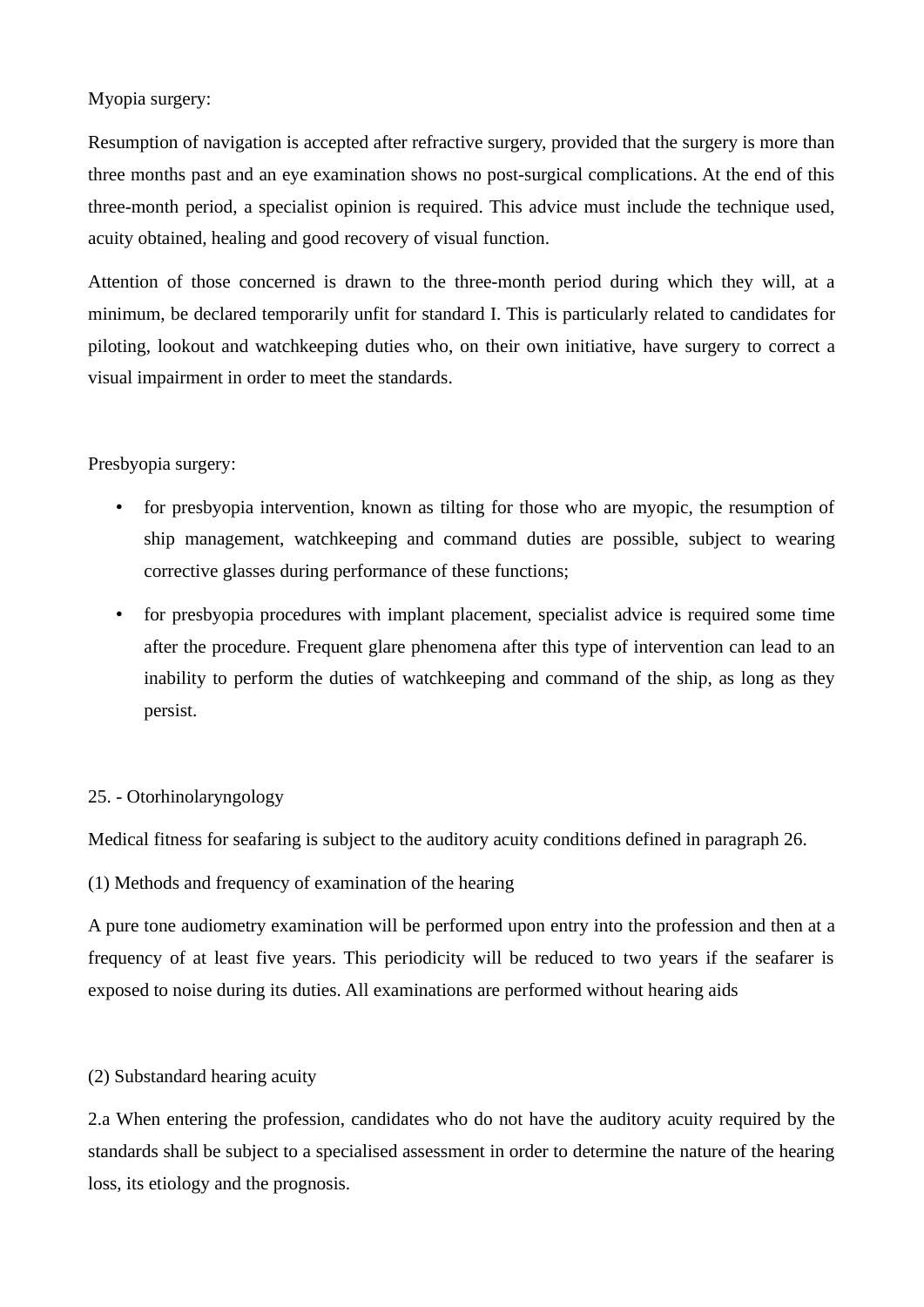### 2.b During career

A seafarer presenting a substandard hearing acuity can be declared fit for navigational and watchkeeping functions if he meets the following standard at speech audiometry using a dissyllabic list of words :

- speech reception threshold (SRT) of a hundred per cent at 50 dB.

These cases are examined by the Maritime Medical College.

(3) Prosthetic correction is not permitted with the exception of bioprostheses providing a satisfactory level of hearing.

For those currently working and following the favourable opinion of the Maritime Medical College, a case-specific decision as to the person's fitness may be made after a specialised assessment for other prosthetic means of correction for staff not exposed to noisy environments, not participating in navigational or watchkeeping functions, not working outside and not exposed to bad weather because of their work.

(4) Single-sided deafness makes impossible navigational and watchkeeping functions while entering the profession or during career.

Temporary or permanent, acute or chronic injuries and disorders affecting the otorhinolaryngological sphere that have or are likely to have an impact on hearing, balance, phonation or even impose therapeutic constraints that are impossible to manage on board given the sailing conditions are also not compatible with seafaring. In particular:

- Chronic otitis media with effusion;
- Cholesteatoma;
- Otosclerosis;
- Labyrinthitis;
- Rhino-laryngologic problems which, because of their intensity, complications or sequelae, result in a significant respiratory dysfunction.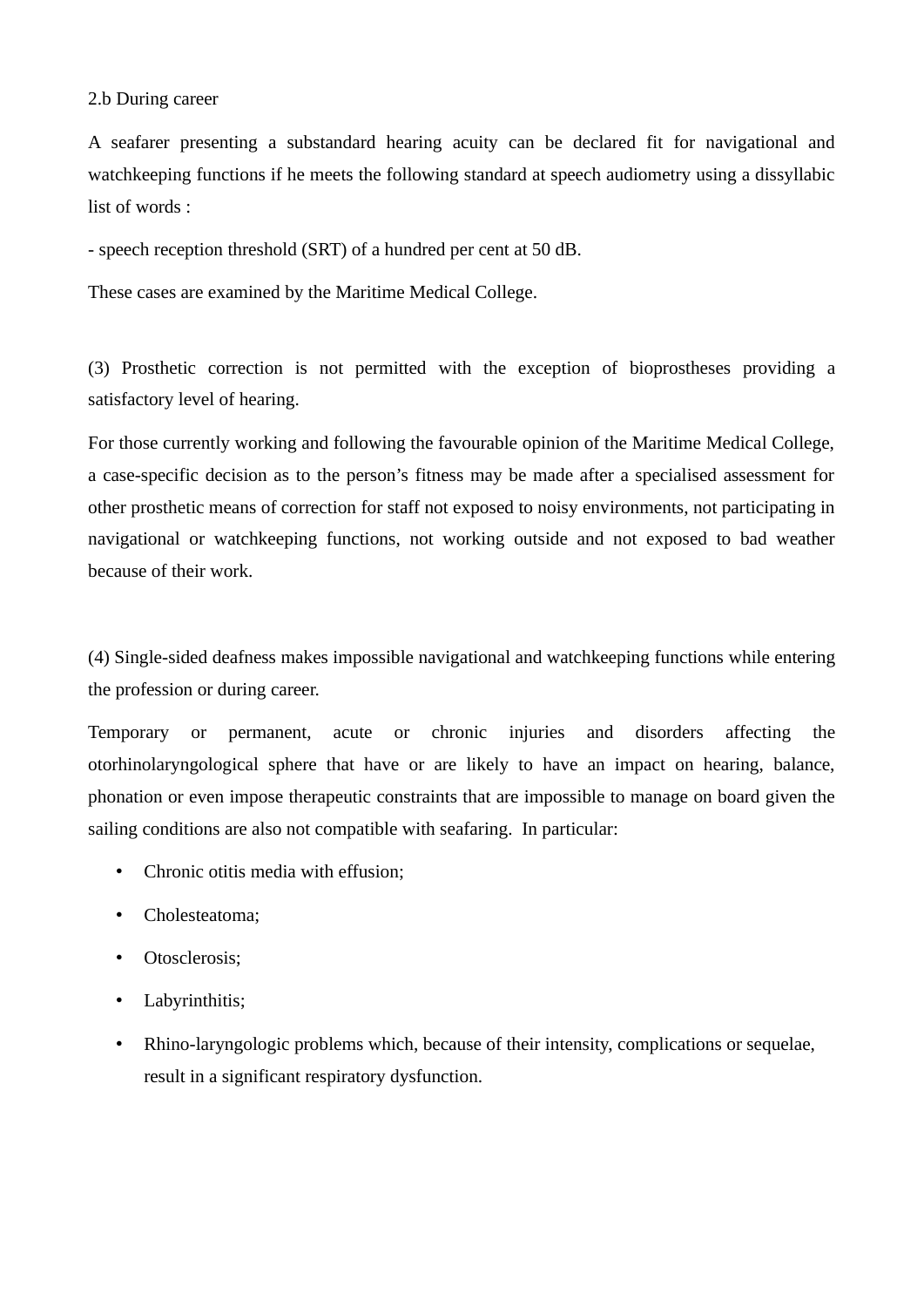# 26. Sensory standards

| <b>STANDARDS</b>                                                            | VISUAL ACUITY                                                                                             | <b>COLOR VISION</b><br>(e) | <b>AUDITORY ACUITY</b>                                                                                                |
|-----------------------------------------------------------------------------|-----------------------------------------------------------------------------------------------------------|----------------------------|-----------------------------------------------------------------------------------------------------------------------|
| Standards I<br>Fitness<br>for<br>functions,<br>seafaring.                   | all For entry into and those<br>all currently working<br>the<br>in<br>seafaring profession                | SPC 2(f)                   | Entry<br>the<br>seafaring<br>to<br>profession<br>In pure tone audiometry, deficit<br>for the worst ear not exceeding: |
|                                                                             | 1) Distance vision: 7/10 for<br>the weakest eye;                                                          |                            | 25 dB for frequencies of 500<br>Hz and 1,000 Hz;                                                                      |
|                                                                             | Correction authorised subject<br>to a visual acuity without<br>correction of 1/10 for the                 |                            | 30 dB for frequencies of 2,000<br>Hz;                                                                                 |
|                                                                             | weakest eye;                                                                                              |                            | 40 dB for frequencies of 4,000<br>Hz.                                                                                 |
|                                                                             | 2) Satisfactory near vision at<br>level 2 of the Perinaud scale,<br>authorised correction;                |                            | When currently working                                                                                                |
|                                                                             | 3) Binocular visual<br>field<br>normal;                                                                   |                            | 30 dB for frequencies of 500<br>Hz and 1,000 Hz;                                                                      |
|                                                                             | 4) Absence of night blindness;                                                                            |                            | 35 dB for frequencies of 2,000<br>Hz;                                                                                 |
|                                                                             | 5)<br>Normal<br>sensitivity<br>to<br>contrasts.                                                           |                            | 50 dB for frequencies of 4,000<br>Hz.                                                                                 |
| Standards II<br>Fitness<br>for                                              | For entry into and those $SPC 2(f)$<br>currently working<br>in<br>the<br>all seafaring profession         |                            | Entry<br>the<br>seafaring<br>to<br>profession                                                                         |
| all<br>functions,<br>Seafaring<br>navigational<br>watchkeeping<br>functions | except $ 1)$ Distance vision: 4/10 for<br>and the weakest eye.                                            |                            | High channel perceived at least<br>three metres away, two metres<br>for<br>the worst ear.                             |
|                                                                             | Correction authorised subject<br>to a visual acuity without<br>correction of 1/10 for the<br>weakest eye. |                            | Deficit for each ear in pure<br>tone audiometry not exceeding:<br>- For the best ear: 30 dB for                       |
|                                                                             | 2) Satisfactory near vision at<br>level 3 of the Perinaud scale,                                          |                            | frequencies of 500 Hz, 1,000<br>Hz, 2,000 Hz and 3,000 Hz;                                                            |
|                                                                             | Binocular<br>3)<br>visual<br>field<br>normal.                                                             |                            | - For the worst: - For the worst:<br>40<br>dB<br>for<br>the<br>same<br>frequencies;                                   |
|                                                                             | 4) Monophthalmic persons,<br>advice<br>from<br>upon<br>the<br>Maritime Medical College                    |                            | No minimum standard for the<br>frequency of 4,000 Hz                                                                  |